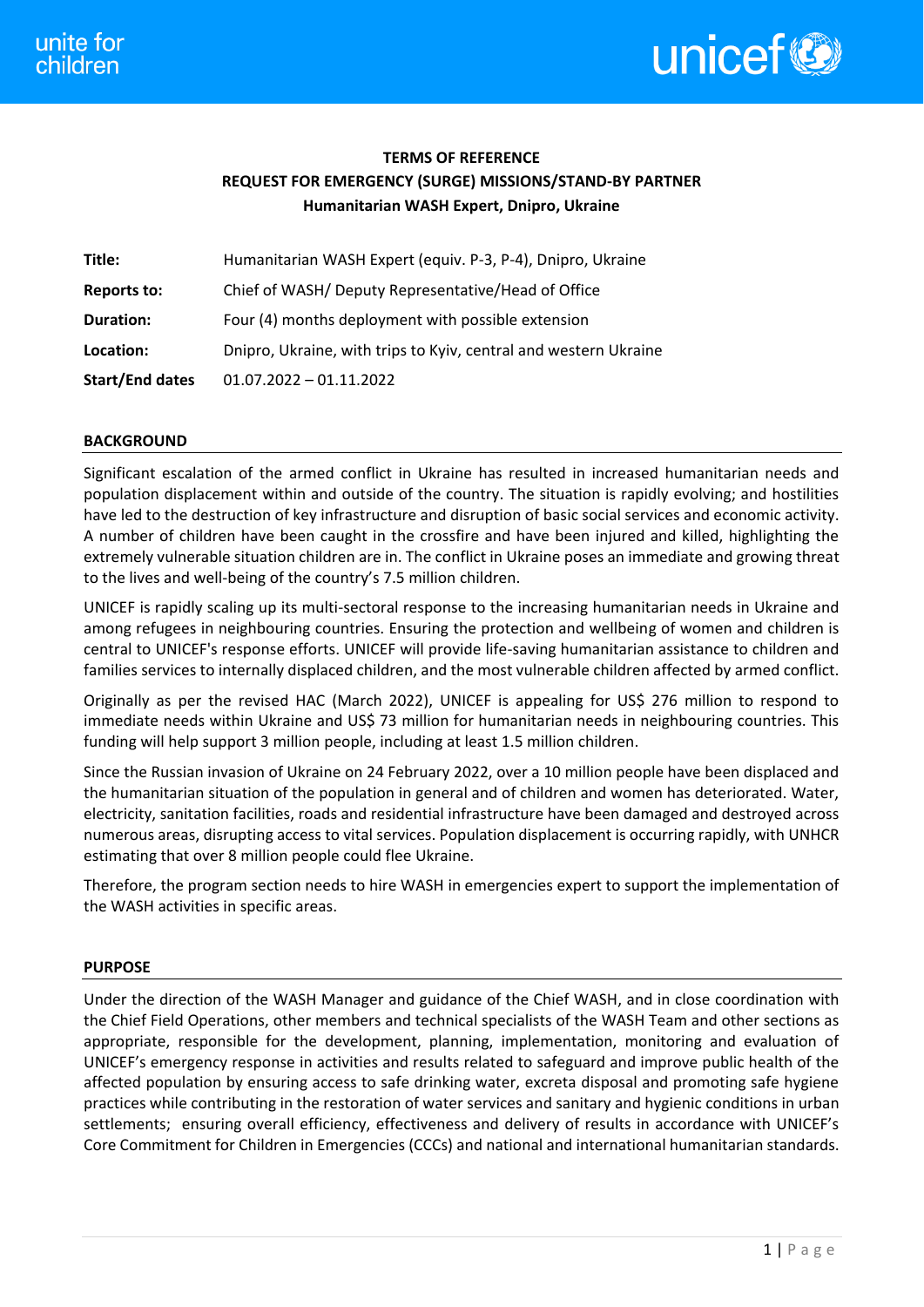

## **MAIN RESPONSIBILITIES AND TASKS**

The post holder will have the following tasks:

## **1. Programme development and planning of the humanitarian response and Recovery**

- Under the framework of national WASH coordination platform/sectoral cluster, in conjunction with other WASH stakeholders and on behalf of UNICEF, support the overall analysis of sectoral needs and priorities and the definition of strategies and standards, with specific focus on urban contexts, to ensure the delivery of safe drinking water, safe excreta disposal facilities and promotion of safe hygiene practices to affected population, in accordance with national and international humanitarian standards
- Draft the WASH inputs for the situation analysis. Provide comprehensive and current data to inform WASH policy and programme development, planning, management and implementation. Keep abreast of WASH sector developments, for maximum efficiency and effectiveness in WASH programme design, management and implementation.
- Work collaboratively with colleagues and partners to discuss WASH priorities, resources, strategies and methodologies to ensure the most strategic use of the collective resources of external support agencies.
- Participate in strategic WASH programme planning discussions for the humanitarian response and considering the Humanitarian Development Nexus.
- Prepare inputs for WASH donor proposals, ensuring alignment with the WASH output results.

#### **2. Programme management, monitoring and delivery of results**

- Draft documentation for programme reviews and analytical statements on progress and constraints of WASH outcome and output results.
- Provide technical and operational support throughout all stages of programming processes for the achievement of the WASH output results. Ensure effective collaboration with other UNICEF sectors, where needed.
- Monitor, report and certify the use of sectoral programme resources (financial, administrative and other assets), verify compliance with approved allocations, organizational rules, regulations/procedures and donor commitments, standards of accountability and integrity. Report issues to the Chief of WASH and CFO, for timely resolution.
- Prepare sectoral progress reports for management, donors and partners.
- Draft policy papers, briefs and other strategic materials for use by UNICEF country and regional offices, and headquarters.

#### **3. Advocacy, networking and partnership building**

- Build and strengthen strategic partnerships with UN agencies, donor agencies, WASH institutions, NGOs, research institutes and the private sector to stimulate coordination and collaboration.
- Produce materials for WASH programme advocacy to promote awareness, establish partnerships and support fund-raising.
- Participate in discussions, ensuring that UNICEF's position, interests and priorities are fully considered and integrated in the planning and agenda setting.